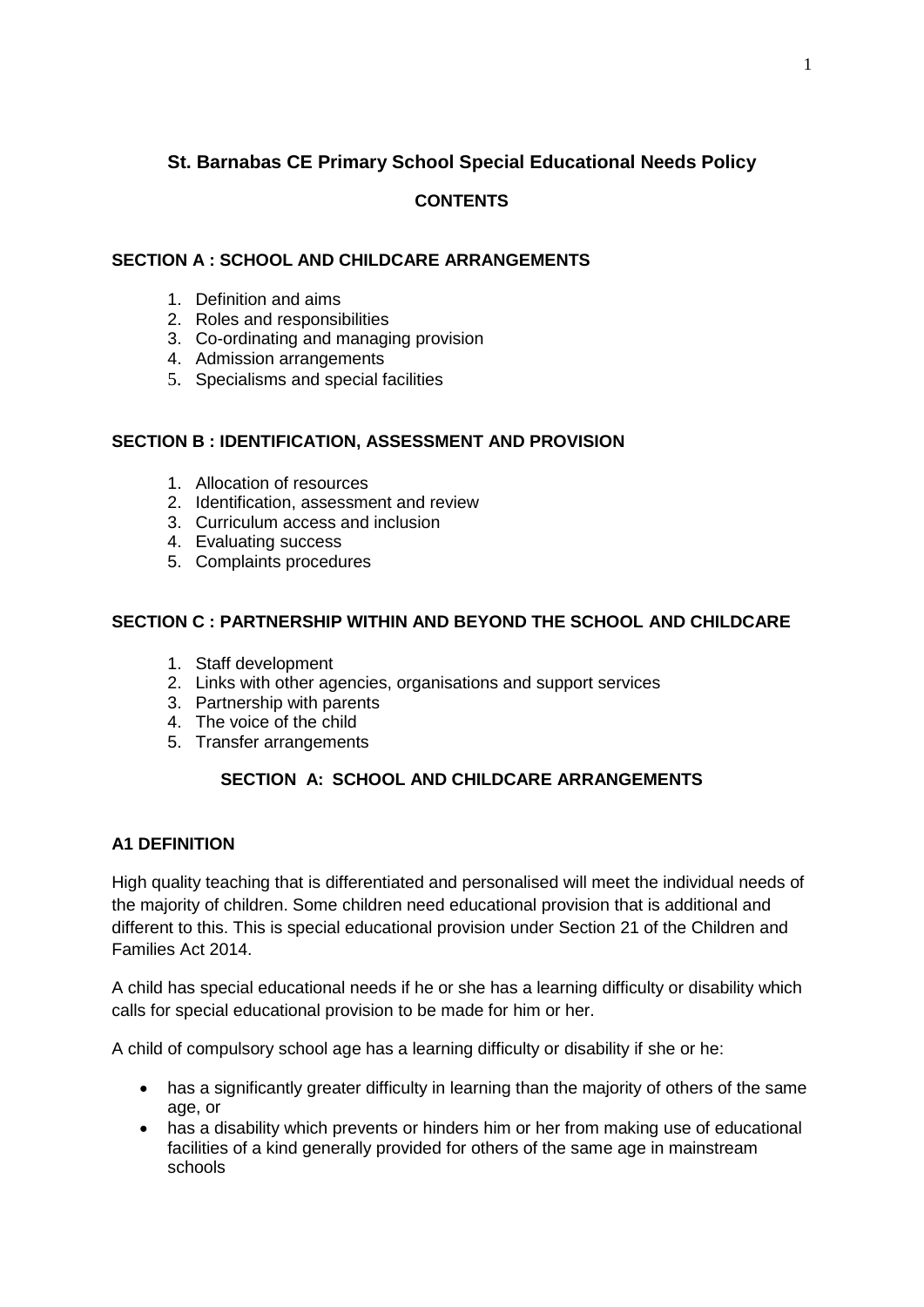### *Aims and objectives:*

The Governors and staff of this school and childcare recognise that all children have a right to a broad, balanced, relevant and differentiated curriculum. We aim to create a happy, educationally exciting and positive environment in which all pupils can develop to their full potential and become confident, independent individuals.

We aim to:

- ensure that our curriculum is responsive to all children whatever their individual need.
- promote positive attitudes and individual confidence, ensuring all children experience success.
- identify, assess, record and regularly review pupils' special educational needs.
- encourage parents/guardians to be involved in planning and supporting at all stages of their child's development.
- make effective use of support services.

## **A2 ROLES AND RESPONSIBILITIES**

Provision for pupils with special educational needs is a matter for the school and childcare as a whole.

### *Governors*

The Governors of the school, together with the Head teacher, have a legal responsibility for overseeing all aspects of the school and childcare's work, including provision for children with special educational needs, and for doing their best to ensure that the necessary provision is made for any pupil who has special educational needs. They should determine the school's general policy and approach to provision for children with special educational needs and establish the appropriate staffing and funding arrangements.

Keith Spiller is the appointed representative from the governing body who is actively involved in self-review, with the Head teacher and SENCo, of the provision for children with special needs and implementation of the policy within the school.

## *SENCo*

The Special Educational Needs Coordinator is Mary Whitlock. She works closely with all staff, the Head teacher, parents and outside agencies ensuring the best possible provision for children with special educational needs.

She is responsible for:

- overseeing the day-to-day operation of the school's SEN policy
- coordinating provision for children with SEN
- ensuring the involvement of parents and guardians from an early stage and liaising with parents of pupils with SEN
- advising on a graduated approach to providing SEN support, liaising with and advising other members of staff
- helping to identify children with special educational needs, assessing and planning for progress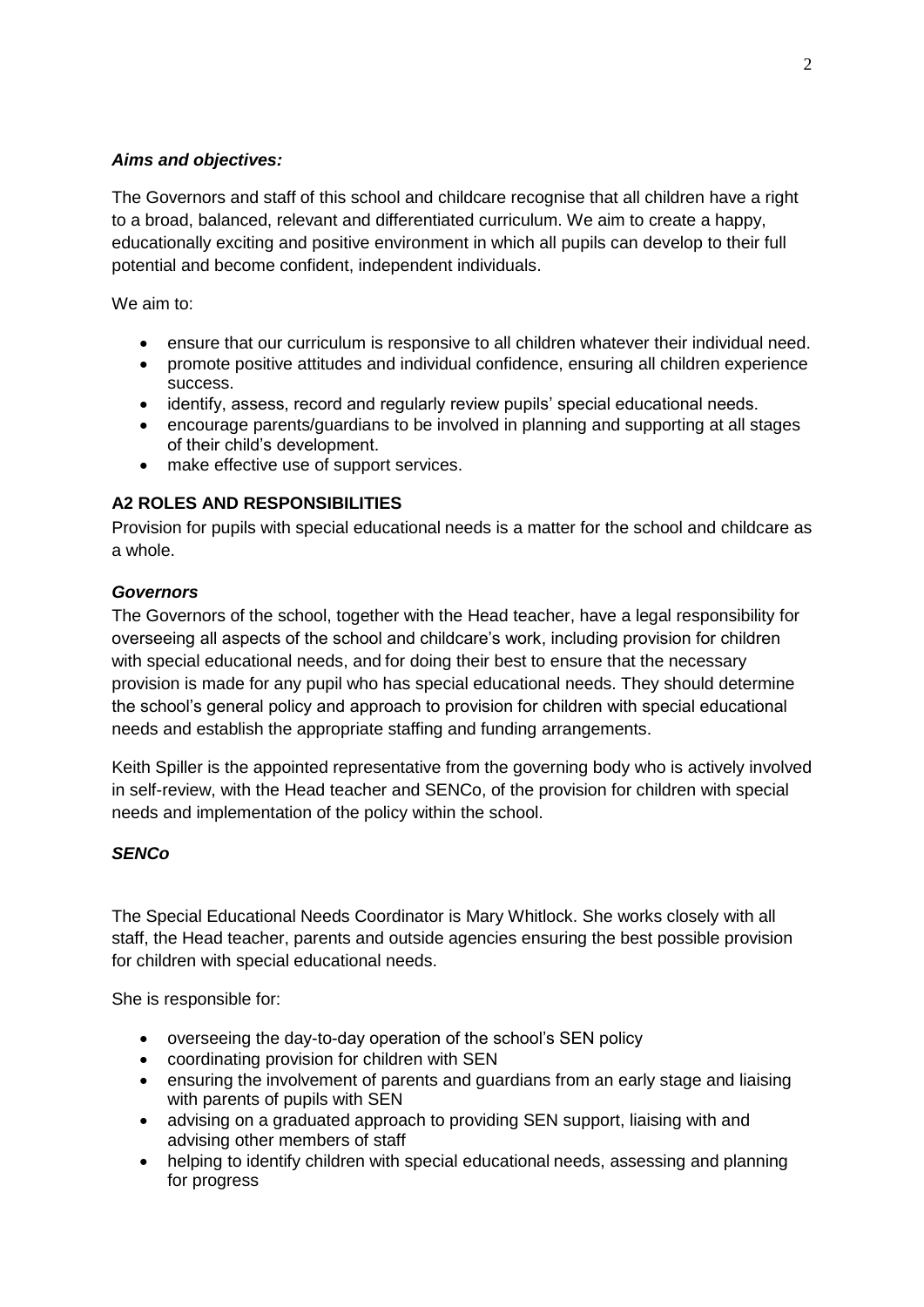- maintaining the school's special needs register
- acting as Designated teacher for looked after pupils with SEN
- liaising with early years providers, other schools, educational psychologists, health and care professionals, and independent or voluntary bodies
- being a key point of contact with external agencies, especially the local authority and its support agencies
- liaising with potential and next providers of education to ensure a pupil and their parents are informed about options and a smooth transition is planned
- regularly liaising with the governors' representative

#### *Head teacher*

The Head teacher has overall responsibility for the management of provision for children with special educational needs and keeps the governing body fully informed and works closely with the SENCo.

#### *Teaching Staff and Teaching Assistants*

Class teachers are involved in the development of the school's SEN policy and implement the procedures for identifying, assessing and making provision for pupils with SEN, including planning for differentiation. The identification of SEN is built into the overall approach to monitoring the progress and development of pupils. Class teachers are responsible for working with children on a daily basis and closely monitor children involved in interventions away from the main class. Teachers work closely with teaching assistants to plan and assess the impact of support and interventions and how they can be linked to classroom teaching.

### **A3 CO-ORDINATING AND MANAGING PROVISION**

The Head teacher and SENCo meet frequently to discuss SEN issues.

The SENCo meets with class teachers to give support and advice. SEN policy and provision are discussed regularly at staff meetings in order to raise the achievement of children with SEN. Special needs provision is an integral part of the School Development Plan. The SENCo oversees the provision using provision mapping. The SENCo meets regularly with the Class Teachers to review progress, give advice and provide training .This is dependent on the Special Needs requirements and this placement may change as the needs of the children change. There is opportunity for informal regular contact between staff to discuss concerns.

Parents/guardians are kept informed by class teachers and are encouraged to be involved in the support of their child whenever possible. The SENCo also liaises with parents and pupils with Education, Health and Care Plans have an Annual review with the SENCo. Where there is a concern that parents need extra support, the Head teacher will refer them to Pam Rye, who works at the school one day a week supporting children's emotional well being. If a situation becomes more worrying, the CAF/TAC process would be used to identify areas for change and engage support from other professionals. Please refer to the Child Protection Policy.

St. Barnabas School strives to be a fully inclusive school. It acknowledges the range of issues to be taken account of in the process of development. All pupils are welcome, including those with special educational needs, in accordance with the LA Admissions Policy. According to the Education Act 1996, (Section 316), the school will admit a child with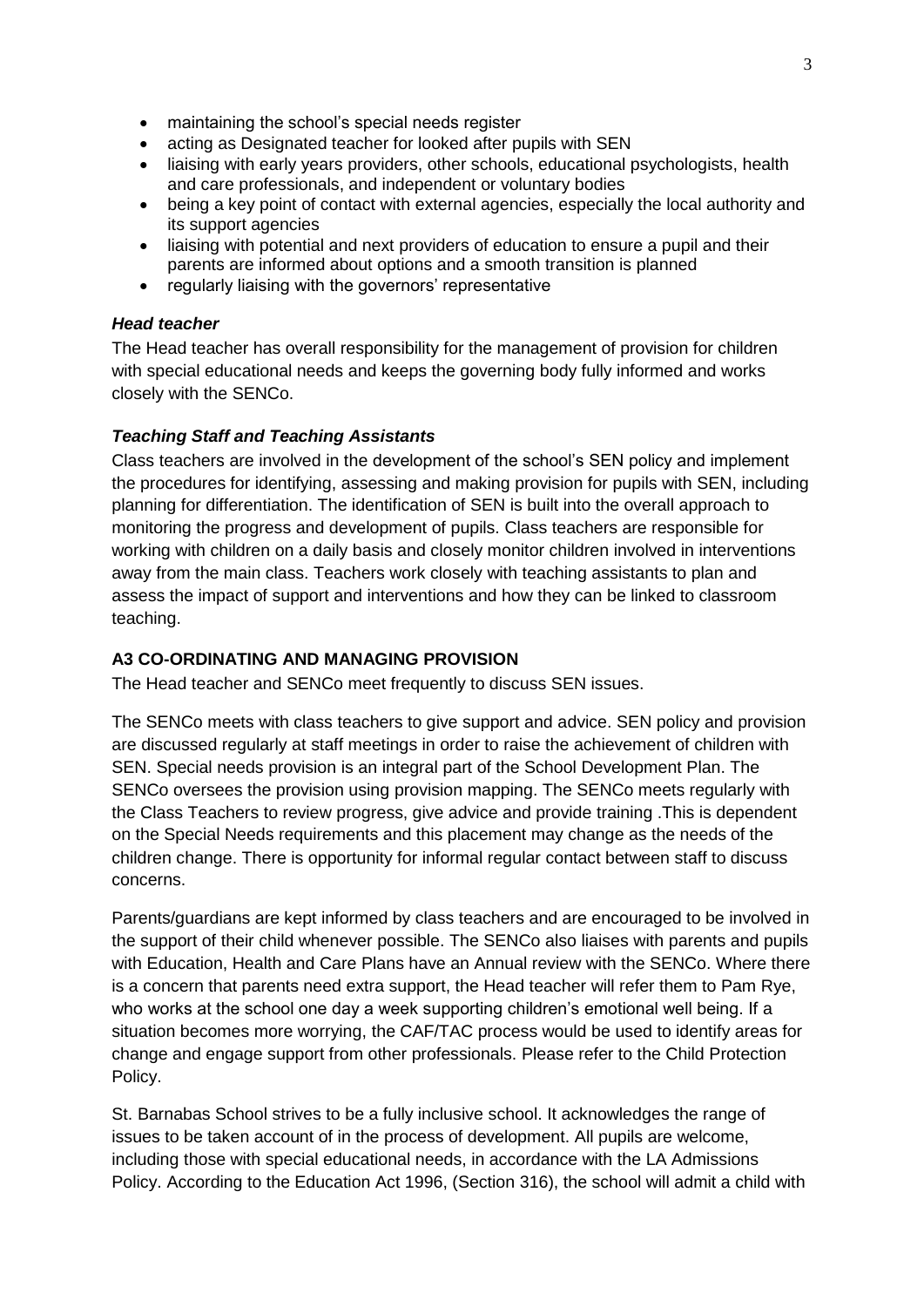a Education, Health and Care Plan subject to the wishes of their parent unless this is incompatible with the efficient education of other children, and there are no reasonable steps that can be taken to prevent the incompatibility.

## **A5 SPECIALISMS AND SPECIAL FACILITIES**

Children's specific needs are discussed with parents/guardians when admission to school is requested. The previous school and support agencies are contacted should this be appropriate. All staff have responsibility for teaching children with learning difficulties/disabilities and should any specialist advice be required, this will be arranged.

The school has access for wheelchairs. Suitable toilet facilities are available. Where a child has a disability the SENCo and class teachers make sure that all adults are informed about effective management strategies and that other children are made aware as appropriate. Advice is sought from outside agencies on how best to provide for the child's needs and this advice is accessible to the adults working with the child through the purple files. Arrangements are made to allow as much independence as possible, but with support available as and when necessary (see Health and Safety Policy).

The SENCo and Governor with responsibility for Special needs meet annually to discuss provision within the school for all children with SEN.

### **Specialist training among the staff**

Staff training is undertaken in various aspects of SEN according to the needs of the children to ensure that the provision made and support given to pupils is appropriate and effective. The training needs of the staff including TAs are reviewed as part of the CPD process in school.

## **SECTION B: IDENTIFICATION, ASSESSMENT AND PROVISION**

#### **B1 ALLOCATION OF RESOURCES**

All schools in Oxfordshire receive funding for pupils with SEN in three main ways:

- The base budget (element 1 funding) covers teaching and curriculum expenses as well as the cost of the SENCo.
- The notional SEN budget (element 2 funding) covers the additional educational support required.
- Specific funds may be allocated to pupils with statements or Education, Health and Care Plans.

St. Barnabas School , as part of normal budget planning, has a strategic approach to using resources to support the progress of pupils with SEN. St. Barnabas School provides additional support up to the nationally prescribed threshold per pupil per year. Where the cost of special educational provision required to meet the needs of an individual pupil exceeds this threshold, schools are not expected to meet the full costs of more expensive special educational provision from their core funding. The Local Authority may provide topup funding.

## **B2 IDENTIFICATION, ASSESSMENT AND REVIEW**

The progress of the children is assessed at regular intervals by staff as part of the school's tracking process (see Assessment, Recording and Reporting Policy, and Equal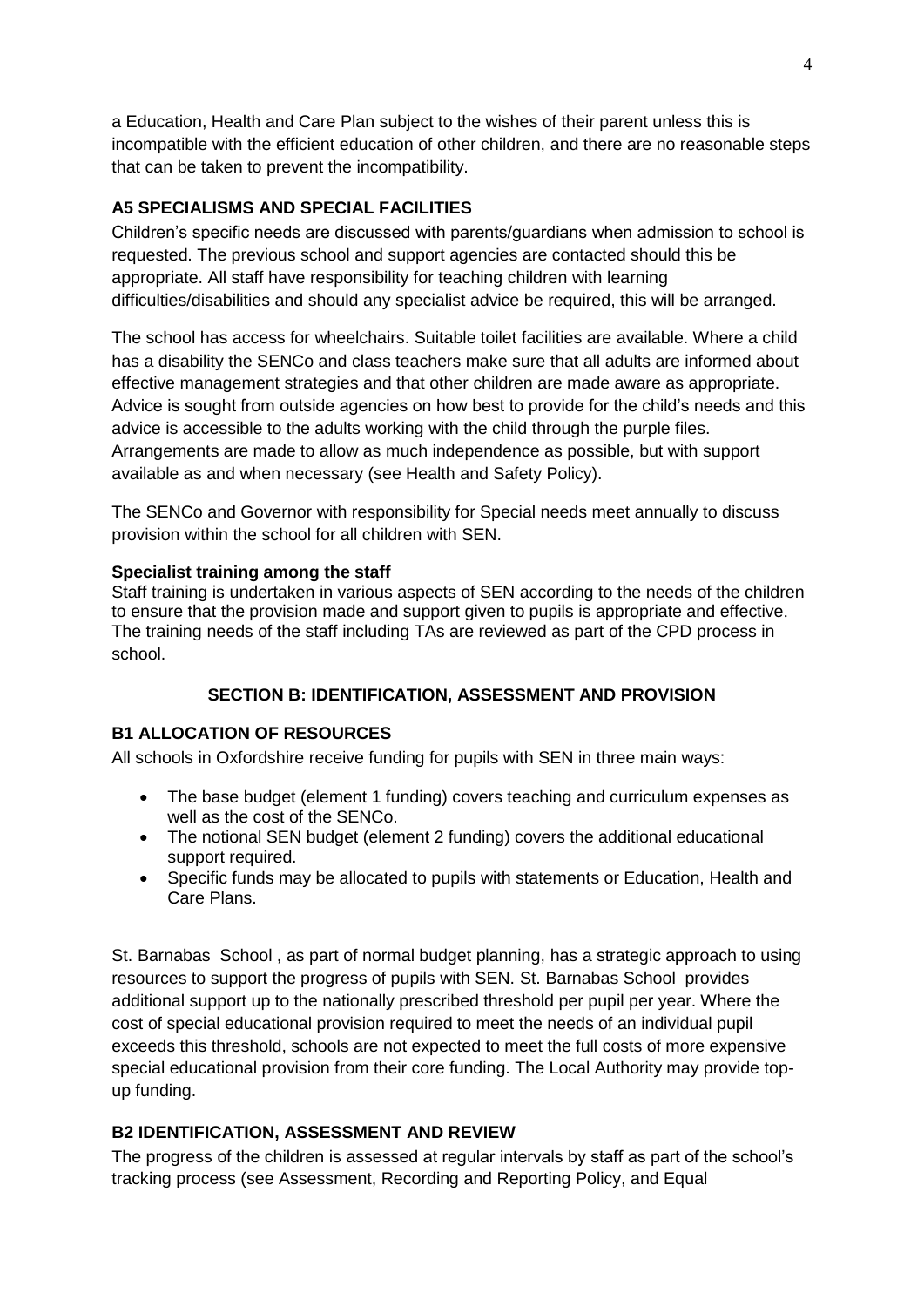Opportunities Policy). Where progress is slow, the first response is high quality targeted teaching. Slow progress and low attainment do not necessarily mean that a child has SEN.

All those working with children are alert to emerging difficulties and respond early.

In deciding whether to make special educational provision, the Head teacher and SENCo consider all the information gathered from within the school about the pupil's progress, alongside national data and expectations of progress.

Where more specific assessment is deemed to be necessary, this will be carried out by the SENCo or a designated Teaching Assistant, who may then involve other professionals from outside the school. The information gathering will include an early discussion with the pupils and their parents. St. Barnabas School recognises that parents know their children best and we ensure we listen to and understand when parents express concerns about their child's development. Consideration of whether special educational provision is required starts with the desired outcomes, including the expected progress and attainment and the views and wishes of their parents.

When a child is identified as needing SEN support, school employs a graduated approach of Assess-Plan-Do-Review adopting the recommended model for Special Educational Needs as set out in the Code of Practice (DfE 2014). The LA SEN Guidance is used as a guide for the identification, assessment and provision for SEN, and the forms provided are used for record-keeping. A register of pupils with SEN is kept as a legal requirement.

Criteria for identifying SEN may include:

- A child's early history and/or parental concern
- Low entry profile
- Low Foundation Stage profile
- A pupil's lack of progress despite receiving a differentiated curriculum
- Low achievement in the National Curriculum i.e. significantly below the suggested level for their age
- Requiring greater attention in class due to behavioural/learning difficulties
- Requiring specialist material/equipment or support for sensory/physical problems

The SENCo and the class teacher, together with specialists, and involving the pupils and parents/carers, consider a range of teaching approaches, appropriate equipment, strategies and interventions in order to support the child's progress. Outcomes are agreed and progress reviewed regularly.

Where, despite the school providing SEN support, a child has not made expected progress, school and parents may consider requesting an Education, Health and Care assessment by the local authority. The LA will expect to see evidence of the action taken by the school as part of SEN support.

Reviews of children with SEN support are held each term and led by the class teacher. They provide an opportunity for parents to share their concerns and, together with the child and teacher, agree aspirations for the pupil. The SENCo will attend these meetings on request of the parents and class teacher.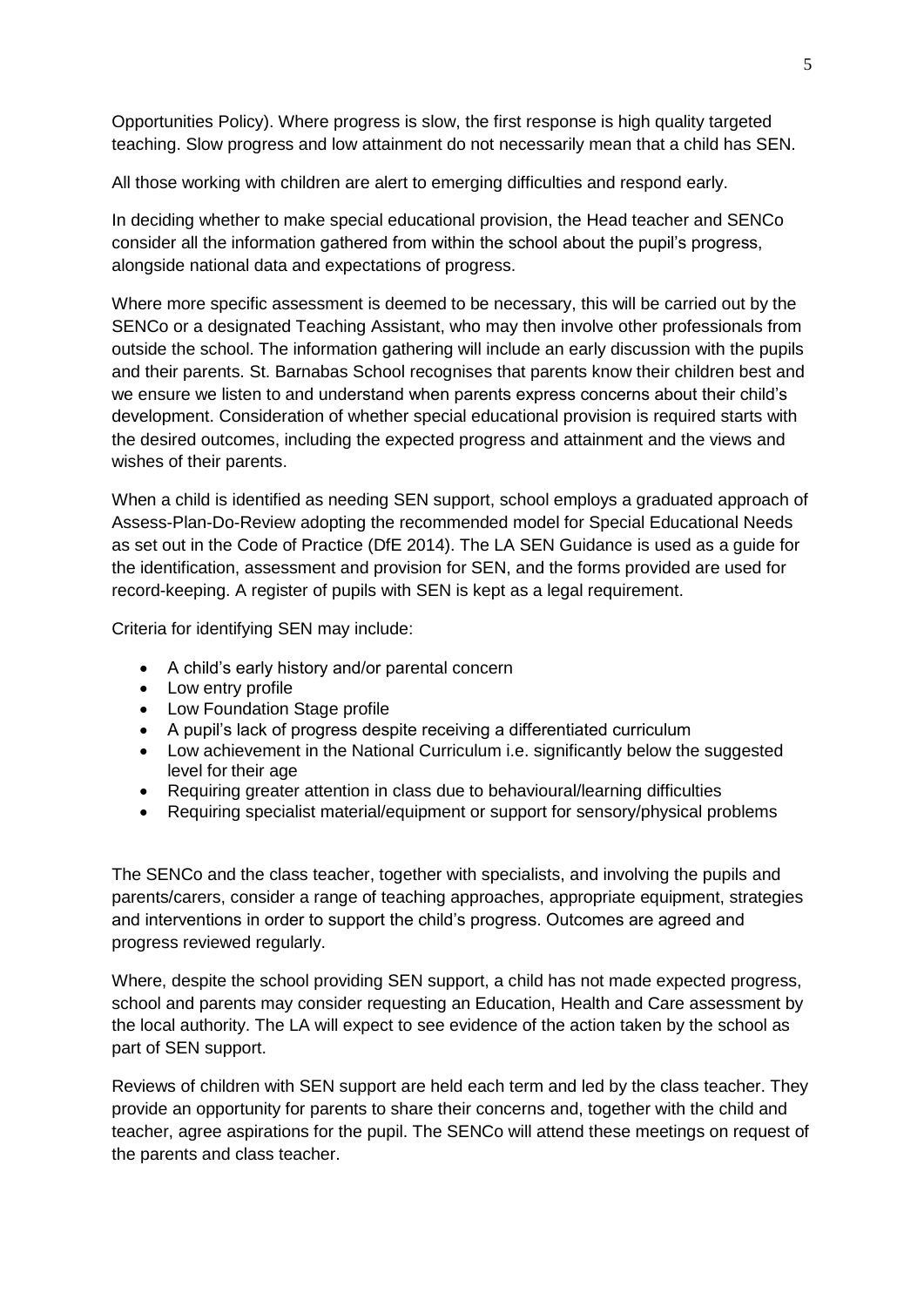## *Provision*

Provision for children with SEN is additional to or different from those provided as part of the school's usual differentiated curriculum and strategies. It is a graduated response to children's individual needs. Such provision is recorded on the SEN Pupil Profile.

### *Categories of Special Educational Need*

Children's needs and requirements fall into four broad areas, but individual pupils may well have needs which span two or more areas. For example, a pupil with general learning difficulties may also have communication difficulties or a sensory impairment.

### **Supporting pupils with medical conditions**

Where children with SEN also have medical needs, their provision is planned and delivered in a co-ordinated way with the healthcare plan. School has regard for the statutory guidance supporting pupils at school with medical conditions (DfE, 2014). See the Supporting pupils with medical conditions policy.

- Communication and Interaction: e.g Speech, language and Communication Needs, Autistic Spectrum Continuum
- Cognition and Learning: e.g. Learning difficulties, Specific Learning Difficulties e.g. dyslexia, dyspraxia, dyscalculia
- Social, emotional and mental health (SEMH): e.g anxiety, depression, Attention Deficit Disorder (ADD) Attention Deficit Hyperactive Disorder (ADHD), attachment disorder
- Sensory/physical impairment: e.g. Hearing Impairment, Visual Impairment, Multisensory Impairment, physical disability

## **B3 CURRICULUM ACCESS AND INCLUSION**

St. Barnabas School strives to be an inclusive school, engendering a sense of community and belonging through its

- inclusive ethos
- broad and balanced curriculum for all pupils
- systems for early identification of barriers to learning and participation
- high expectations and suitable targets for all children

### **B4 EVALUATING SUCCESS**

Parents/guardians, staff and pupils meet regularly, both formally and informally, to plan outcomes, revise provision and celebrate success.

The success of the school's SEN Policy and provision is evaluated through:

Monitoring of classroom practice by SENCo and Senior Leadership Team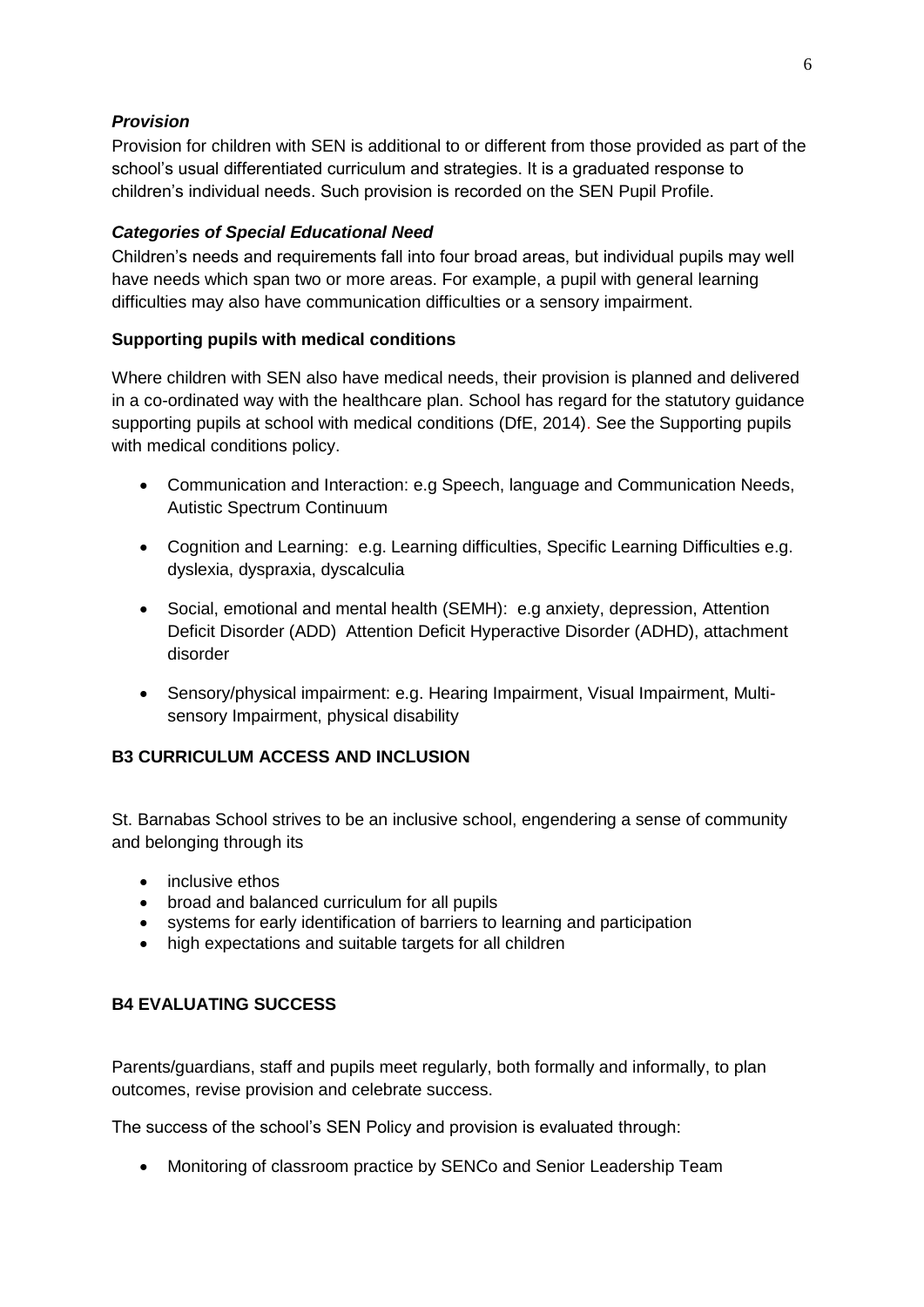- Analysis of pupil tracking data and test results for individual pupils - for cohorts
- Value-added data for pupils on the SEN register
- Monitoring of procedures and practice by the SEN governor three times a year
- School self-evaluation
- Monitoring the quality of Pupil Profiles and review meetings
- The School Improvement Plan

### **B5 COMPLAINTS PROCEDURES**

If a parent or guardian is concerned about SEN provision for their child, initial contact should be made with the class teacher. A meeting will be arranged, which may include the Head teacher and/or SENCo, to discuss the concern. Parents can request an appointment with the Head teacher directly. The Special Educational Needs and Disability Information and Support Service (SENDIASS) offers impartial support for parents in meetings concerning their child's progress and welfare. They can be contacted by phone, 01865 810516, through the Local Authority website, [www.oxfordshire.gov.uk](http://www.oxfordshire.gov.uk/) or by post, SENDIASS Oxfordshire, Freepost SCE11489, OxfordOX1 1ZS

In the event of a formal complaint concerning SEN provision, parents/guardians are advised to contact the Head teacher and follow the Oxfordshire LA procedure in the first instance. Parents may also contact the Governing Body. Government publications regarding parents' rights are available in school.

### **SECTION C: PARTNERSHIP WITHIN AND BEYOND THE SCHOOL AND CHILDCARE**

## **C1 STAFF DEVELOPMENT**

The school and childcare are committed to gaining further expertise in the area of Special Needs education. Current training includes school-based whole school INSET, training sessions for TAs and lunchtime supervisors, SENCo and TA group meetings, attendance at county meetings and the reading and discussion of documents on SEN. Individual staff development is provided by various higher education institutions. Termly SEN Staff meetings are arranged to respond to the particular needs of the school.

## **C2 LINKS WITH OTHER AGENCIES, ORGANISATIONS AND SUPPORT SERVICES**

The school and childcare are able to call upon the expertise of a wide range of support services. These support services are consulted after consultation with the Head teacher or SENCo, and with the full agreement of parents. For assessment and advice from most of these services a request form must be filled in first, then additional information may be required e.g. the service's own checklist, and information about strategies already in use. The SENCo holds contact addresses and request forms for other agencies and support services.

#### **C3 PARTNERSHIP WITH PARENTS**

Our school believes that good communication between parents/guardians and staff is essential so that parents can share their knowledge and expertise about their child. This is important in enabling children with special educational needs to achieve their potential. Parents are always welcome to visit the school to discuss any concerns about their child with the class teacher, at a mutually agreed time. There is opportunity for parents to discuss their child's needs, progress and strengths at Parents Consultations and Special Needs Review